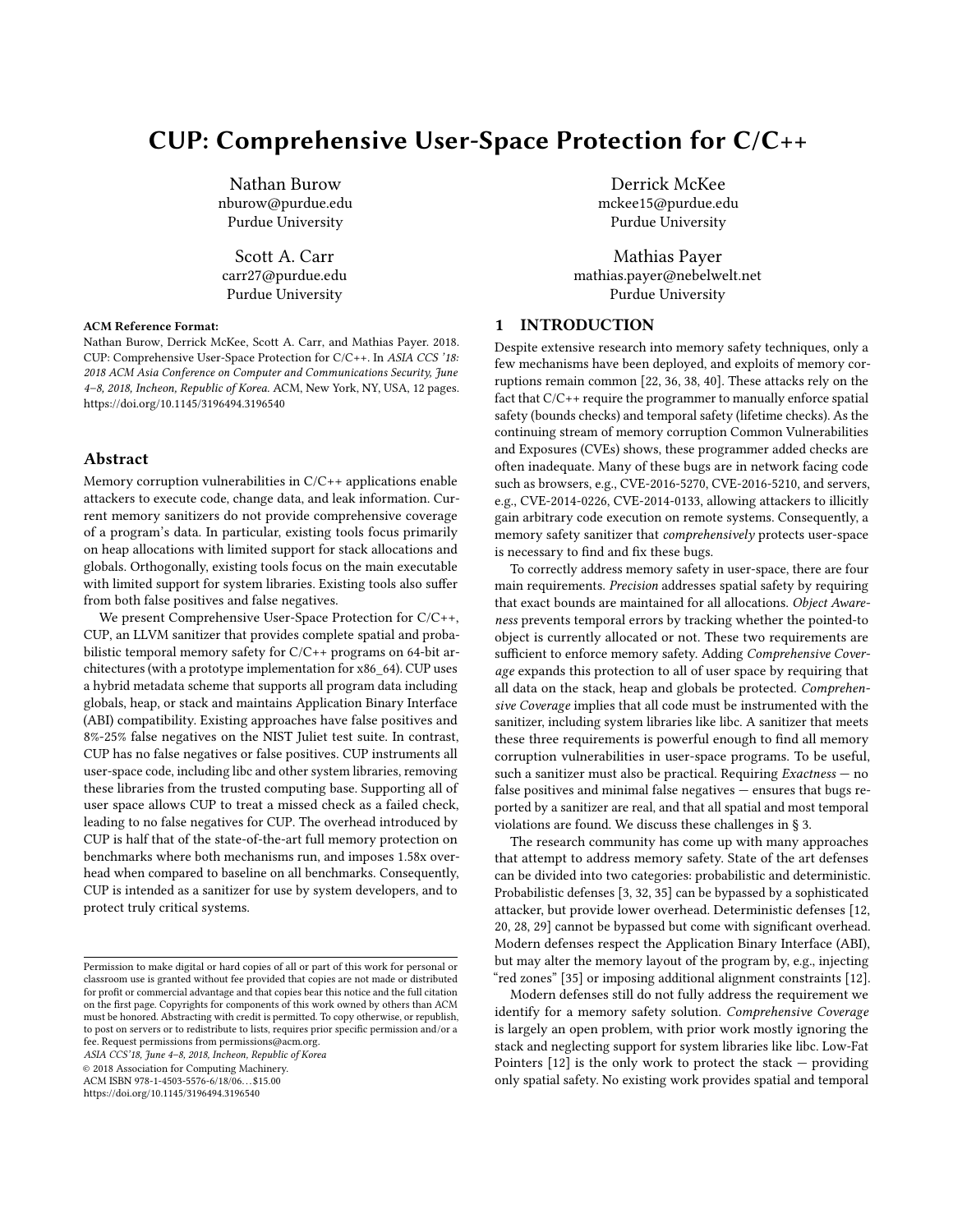ASIA CCS'18, June 4–8, 2018, Incheon, Republic of Korea Nathan Burow, Derrick McKee, Scott A. Carr, and Mathias Payer

safety comprehensively for all user-space data (stack, heap, globals) and code (program code, libc, libraries). Doing so requires a large amount of additional metadata to protect the extra allocations [\(§ 2.1\)](#page-2-1), which existing schemes are unable to handle. Further, existing tools' overhead per check does not allow them to scale to handle the additional memory surface of the stack and libc. Comprehensive Coverage weaknesses are exacerbated by the fact that existing works [\[12,](#page-11-8) [28,](#page-11-10) [35\]](#page-11-7) can miss a check without consequence as the execution continues normally. If a pointer is not instrumented, e.g., for hand written assembly code, external uninstrumented code, or pointers passed from the kernel to user-space, these existing schemes continue without raising a fault. In contrast, a defense mechanism that protects all of user space can require that all pointer dereferences fail by default. The failure then alerts the programmer to the issue, allowing her to annotate the inline assembly code, kernel system call, or recompile the uninstrumented code. By failing by default, a mechanism with Comprehensive Coverage that executes a program also guarantees that all pointer dereferences were checked.

Libc is the most commonly used third party library, and a particularly critical part of user-space to protect. It is prone to memory errors, notably the mem\* and  $str*$  family of functions (e.g., memcpy or strcpy). SoftBound, for example, uses intrinsics for some of the functions to catch memory safety issues in their use. Memory errors in libc are not limited to these functions, however as shown by, e.g., GHOST [\[22\]](#page-11-1), a stack overflow in getaddrinfo [\[36\]](#page-11-2), and a one byte corruption in glibc's malloc which led to ASLR breaks and arbitrary execution [\[15\]](#page-11-12). Consequently, the entire libc needs to be protected, not just certain interfaces. Libc is also the primary interface with the kernel. This is a natural boundary to unprotected code for a user-space defense mechanism. Given its prevalence, vulnerability, and boundary to unprotected code, supporting libc gives strong evidence that a defense mechanism is robust enough to protect all of user-space.

Exactness shows how well a memory safety solution protects against vulnerabilities in practice. The U.S. National Institute of Standards and Technology (NIST) maintains the Juliet test suite. Juliet consists of thousands of examples of bugs, grouped by class from the Common Weakness Enumeration (CWE). Juliet reveals that existing, open source memory safety solutions [\[28,](#page-11-10) [29,](#page-11-11) [35\]](#page-11-7) have both false positives and false negatives [\(§ 5.2\)](#page-8-0).

CUP satisfies all four requirements for a powerful, usable memory sanitizer. We introduce a new hybrid metadata scheme which is capable of storing and using per object metadata for the stack, libc, heap, and globals. Our metadata is precise and does not require altering the program's memory layout. Additionally, we introduce a new way to check bounds that leverages hardware to increase our check's performance. Hybrid metadata allows us to meet the Precision and Object Awareness requirements. CUP presents a novel use of escape analysis to reduce the amount of instrumented stack allocations without loss of protection. This reduction allows scaling our mechanism to include all user-space data, satisfying the Comprehensive Coverage requirement. By modifying all pointers so that dereferences fail by default, CUP guarantees that every pointer dereference is checked. Further, CUP successfully handles all system libraries, including libc, the first memory sanitizer to do so. Consequently, we guarantee that all user-space pointers are always

protected, even after passing them across the kernel boundary. Our evaluation on Juliet [\(§ 5.2\)](#page-8-0) shows that we have no false positives or negatives, considerably advancing the state of the art for Exactness. Further, this precision is achieved with half the overhead of Soft-Bound+CETS, the state of the art for full memory safety, on SPEC CPU2006 benchmarks where both run (CUP runs a super set of the benchmarks that SoftBound+CETS does).

## Contributions

We present the following contributions:

- A new hybrid metadata scheme capable of tracking runtime information for all object allocations, and show how it can be applied to memory safety.
- The first sanitizer to fully protect user-space, including libc
- By design, CUP guarantees that every pointer dereference is proven safe statically or checked at run time. Missing checks halt execution.
- A new static analysis for determining what stack variables require active protection, and present a local protection scheme for non-escaping stack variables
- Evaluation of a CUP prototype that, using our hybrid metadata model, results in (i) no false positives and no false negatives on the NIST Juliet C/C++ test suite and (ii) reasonably low overhead (in line with other sanitizers).

## <span id="page-1-0"></span>2 CHALLENGES AND BACKGROUND

Our requirements for Precision and Object Awareness are designed to enforce spatial and temporal memory safety, which we define here and then use to introduce the notion of a capability ID.

Spatial Vulnerabilities, also known as bounds-safety violations are over/under-flows of an object. Over/under-flows occur when a pointer is incremented/decremented beyond the bounds of the object that it is currently associated with. Even if the out-of-bounds pointer points to another valid object, it does not have the capability to access that object, and the operation results in a spatial memory safety violation. However, this violation is only triggered on a dereference of an out-of-bounds pointer. The C standard specifically allows out-of-bounds pointers to exist.

Temporal Vulnerabilities, or lifetime-safety violations, occur when the object that a pointer's capability refers to is no longer allocated and that pointer is dereferenced. For stack objects, this is because the stack frame of the object is no longer valid (the function it was created in returned); for heap objects, this happens as a result of a free. These errors do not necessarily cause segmentation faults (accesses to unmapped memory), because the memory may have been reallocated to a new object. Similarly, we cannot simply track what memory is currently allocated, because the object at a particular address can change, which still results in a temporal safety violation. Temporal bugs are at the heart of many recent exploits, e.g., for Google Chrome or Mozilla Firefox as shown in the pwn2own contests [\[39\]](#page-11-13).

Violating either type of memory safety can be formulated as a capability violation. In our terminology, an object is a discrete memory area, created by an allocation regardless of location (stack, heap, data, or bss under the Linux ELF format). A capability identifies a specific object, along with information about its bounds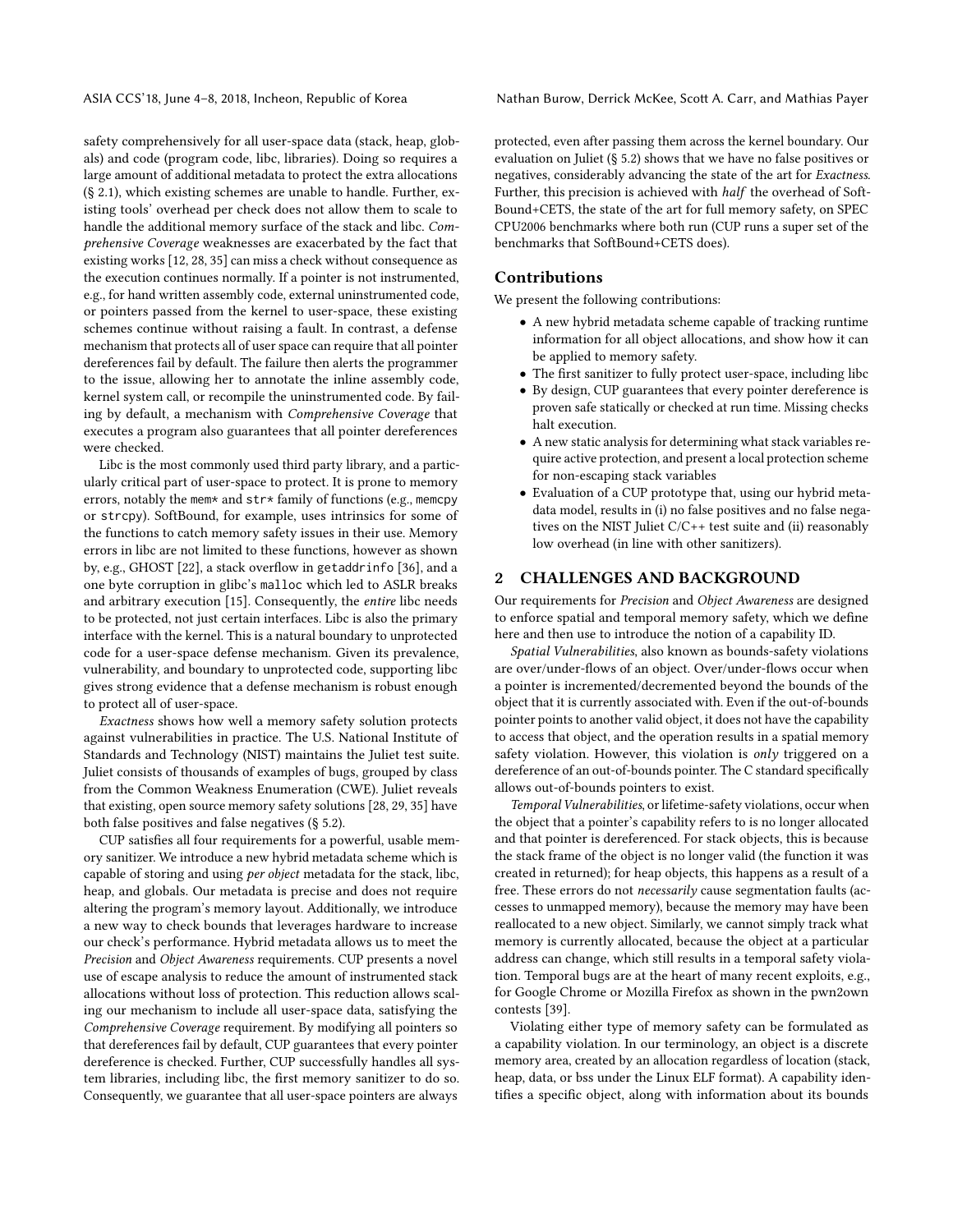<span id="page-2-2"></span>CUP: Comprehensive User-Space Protection for C/C++ ASIA CCS'18, June 4–8, 2018, Incheon, Republic of Korea

| Memory Type | Allocations |        |
|-------------|-------------|--------|
| global      | 3.900       | 0.00%  |
| heap        | 425.433     | 0.07%  |
| stack       | 621,043,816 | 99.90% |

Table 1: Allocation distribution in SPEC CPU2006.

and allocation status. Pointers retain a capability ID that identifies the capability of the object that was most recently assigned — either directly from the allocation or indirectly by aliasing another pointer [\[16\]](#page-11-14). Capabilities form a contract, upon dereference: (i) the pointer must be in bounds, and (ii) the referenced object must still be allocated. Violating the terms of this contract leads to spatial or temporal memory safety errors respectively.

## <span id="page-2-1"></span>2.1 Comprehensive Coverage Challenges

Understanding the scope of the challenge presented by Comprehensive Coverage is critical to understanding CUP's design. To illustrate this challenge, we show how intensively programs use different logical regions of memory. While the operating system presents applications with a contiguous virtual memory address space, that address space is partitioned into three logical groups for data: global, heap, and stack spaces.

Stack allocations account for almost all (99.9%) of memory allocations in SPEC CPU2006 (see [Table 1\)](#page-2-2), and are not fully handled by existing work [§ 7.](#page-10-0) This measurement includes allocations made in libc. While memory usage in SPEC CPU2006 may not be representative of deployed applications, it is pervasively used to compare new defense techniques. Defenses that only handle heap objects thus gain a significant advantage by protecting 1,000x fewer objects.

Stack allocations matter in practice as well. The latest data from van der Veen, et. al. [\[40,](#page-11-4) [43\]](#page-11-15) show that stack-based vulnerabilities are responsible for an average of over 15% of memory related CVEs annually since tracking began in November 2002. By comparison, heap-based vulnerabilities account for an average of 25% of memory related CVEs over the same time period. Given the stack's exploitability and prevalence, which stresses memory safety designs, protecting it is a key design challenge for memory safety solutions.

## <span id="page-2-0"></span>3 DESIGN

CUP provides precise, complete spatial memory safety and stochastic temporal memory safety by protecting all program data, including libc (and any other library). Safety is enforced, for all program data, by dynamically maintaining information about the size and allocation status of all objects that are vulnerable to memory safety errors. This information is recorded through our novel hybrid metadata scheme [\(§ 3.1\)](#page-2-3). A compiler-based instrumentation pass is used to add code that records and checks metadata at runtime [\(§ 3.2\)](#page-3-0). We provide a detailed argument for why our instrumentation guarantees memory safety in [§ 3.3.](#page-4-0)

A powerful usable memory sanitizer must comply with the following requirements:

I Precision. The solution must enforce exact object bounds, ideally without changing the memory layout (i.e., spatial safety).

- II Object Awareness. The solution must remember the allocation state of any object accessed through pointers (i.e., temporal safety).
- III Comprehensive Coverage. The solution must fully protect a program's user-space memory including the stack, heap, and globals, requiring instrumentation and analysis of all code, including system libraries such as libc (i.e., completeness).
- IV Exactness. The solution must have no false positives, and any false negatives must be the result of implementation limitations, not design limitations (i.e., usefulness).

These requirements drive the design of CUP. Fully complying with the Precision and Object Awareness requirements requires creating metadata for all allocated objects. While it is possible [\[2,](#page-11-16) [12\]](#page-11-8) to do alignment based spatial checks without metadata, these schemes lose precision, alter memory layout, and cannot support Object Awareness. Object Awareness for temporal checks requires metadata to lookup whether the object is still valid [\[29\]](#page-11-11) or to find all pointers associated with an object and mark them invalid upon deallocations [\[20\]](#page-11-9). Consequently, CUP is a metadata based sanitizer.

CUP provides Comprehensive Coverage, and in particular protects globals, the heap, and stack by instrumenting all code, including libc. Our hybrid metadata scheme scales to handle the required number of allocations [\(§ 2.1\)](#page-2-1), and our bounds check leverages the x86\_64 architecture [\(§ 4.2.2\)](#page-6-0) to perform the required volume of checks quickly enough to be usable. Additionally, our compiler pass is robust enough to handle libc [\(§ 4.3\)](#page-7-0), making CUP the first memory sanitizer to do so. Protecting libc allows CUP to increase coverage to all user space code, reducing the TCB to the kernel and the CUP runtime library. Further, by protecting libc, CUP demonstrates that it can correctly handle the kernel interface, and guarantee that all user-space pointers are always protected.

Exactness is achieved, and Comprehensive Coverage verified, by failing closed, making a missed check equivalent to a failed check. We modify the initial pointer returned by object allocation [\(§ 3.2\)](#page-3-0), and our modification marks it illegal for dereference. This modification propagates through aliasing and all other operations naturally. Consequently, we must check all uses of the pointer for the program to execute correctly, enabled by our comprehensive coverage of program data, and support of libc. Such an approach results in optimal precision, and requires novel design decisions as shown in [§ 4,](#page-4-1) but removes all false negatives. False positives are prevented by maintaining accurate metadata, and having it propagate automatically.

#### <span id="page-2-3"></span>3.1 Hybrid Metadata Scheme

To provide Precision, Object Awareness, and Comprehensive Coverage, we introduce a new hybrid metadata scheme that lets us embed a capability ID in a pointer without changing its bit width. This capability ID ties a pointer to the capability metadata for its underlying object. Precision is provided by the metadata containing exact bounds for every object, and by not rearranging the memory layout. Object Awareness results from having a unique metadata entry for each capability ID.

Providing Comprehensive Coverage requires assigning a capability ID to all vulnerable objects in order to associate their pointers with the object's capability metadata. However, the capability ID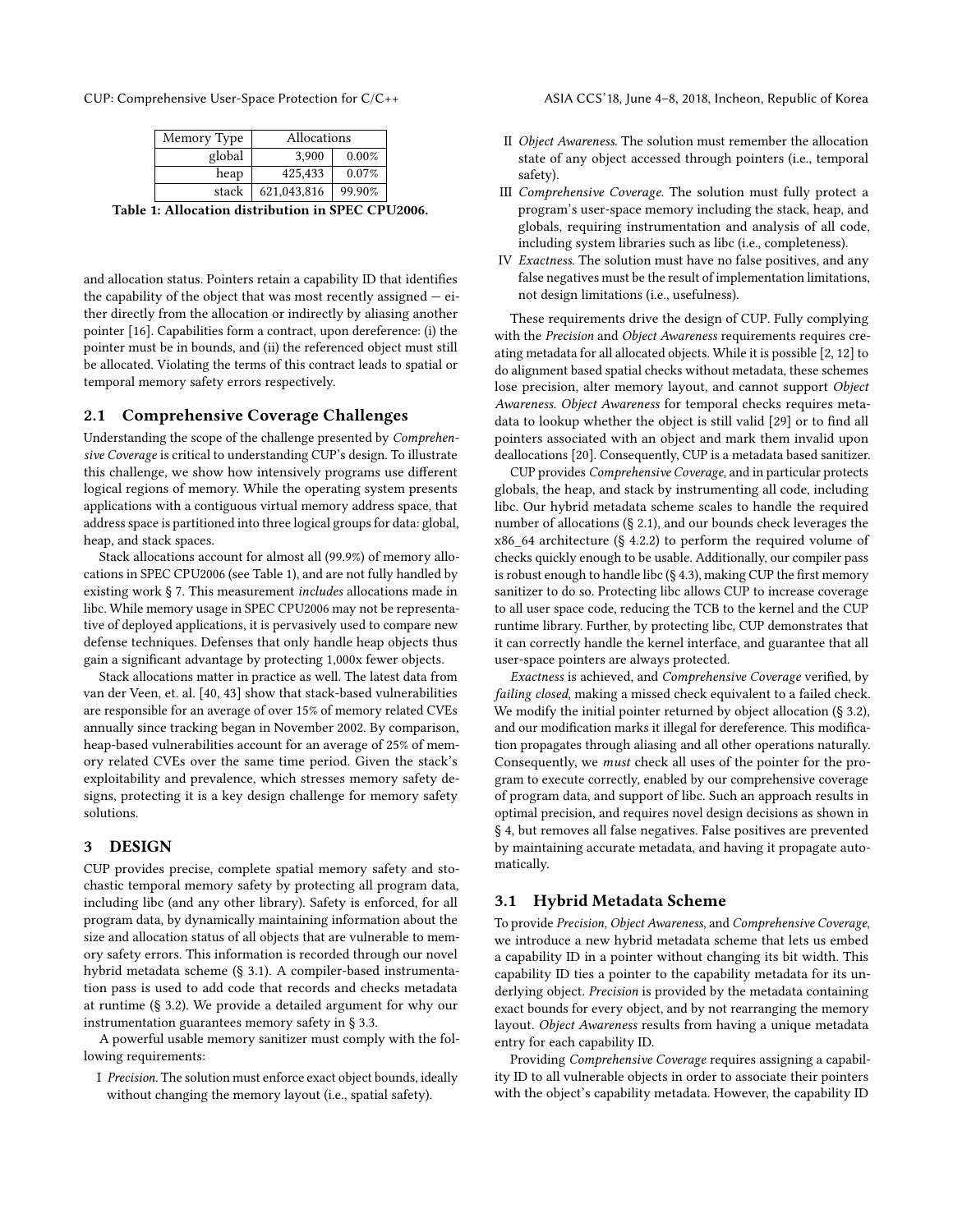space is fundamentally limited by the width of pointers. To address this limit, we allow capability IDs to be reused. Consequently, our capability ID space only needs to support the maximum number of simultaneously allocated objects. This allows CUP to comprehensively cover globals, the heap, and stack for all allocations in long running applications.

Our metadata scheme that draws inspiration from both fatpointers and disjoint metadata (and is thus a "hybrid" of the two) for 64-bit architectures. We conceptually reinterpret the pointer as a structure with two fields, as illustrated by [Listing 1.](#page-3-1) The first field contains the pointer's capability ID. The second field stores the offset into the object. This does not change the size of the pointer, thus maintaining the ABI. Further, when pointers are assigned, the capability ID automatically transfers to the assigned pointer without further instrumentation. Enriching pointers in this manner causes unchecked dereferences to fail by default (see [§ 4.1\)](#page-4-2), verifying at runtime that all necessary checks have been performed.

Hybrid metadata rewrites pointers to include the capability ID of their underlying object and current offset, creating enriched pointers. The size of the offset field limits the size of supported object allocations. The tradeoffs of the field sizes and our implementation decisions are discussed in [§ 4.1.](#page-4-2) While we use it for memory safety, this design allows access to arbitrary metadata, and could be applied for, e.g., type safety, or any property that requires runtime information about object allocations.

An application's address space is not affected by our hybrid metadata scheme. All available bytes ( $2^{48}$  in 64-bit architectures) remain usable. We simply reinterpret what a pointer means, but the pointer can conceptually be stored anywhere within an application's address space.

Capability IDs in our hybrid-metadata scheme are indexes into a metadata table. Each entry in this table is a tuple of the base and end addresses for the memory object, required for spatial safety checks. Each object that is currently allocated has an entry in the table, leading to a memory overhead of 16 bytes per allocated object. Note that we do not require per-pointer metadata due to our hybrid scheme. To reduce the number of required IDs to the number of concurrently active objects, we allow capability IDs to be reused. Allowing ID reuse thus allows us to protect long running programs, as our limit is on concurrent pointers, not total allocations supported. The security impact of ID reuse is evaluated in [§ 6.](#page-9-0)

The metadata table provides strong probabilistic Object Awareness. For a temporal safety violation to go undetected, two conditions must hold. First, the capability ID must have been reused. Second, the accessed memory must be within the bounds of the new object. Current heap grooming techniques [\[14,](#page-11-17) [37\]](#page-11-18) already require a large number of allocations to manipulate heap state. Adding the requirement that the same capability ID also be used makes temporal violations harder. [§ 6](#page-9-0) contains other suggestions to further increase the difficulty.

We are aware of two memory safety concerns for hybrid metadata: (i) arithmetic overflows from the offset to the capability ID, and (ii) protecting the metadata table. The first concern is addressed by operating on the two fields of the pointer separately. By treating them like separate variables — while maintaining them as one entity in memory — we prevent under/over flows from the offset field modifying the capability ID. The second concern is not relevant

ASIA CCS'18, June 4–8, 2018, Incheon, Republic of Korea Nathan Burow, Derrick McKee, Scott A. Carr, and Mathias Payer

```
\begin{array}{|l|} \hline \text{struct pointer}_{id} & \{ \text{init32 enriched}: \ 1, \end{array}int 32 id : 31:
     int32 offset;
5 }
  union enriched_ptr {
     struct pointer_fields capability;
     void ∗ptr;
   }
```


for CUP— if all memory accesses are checked, then the metadata table cannot be modified through a memory violation. As CUP is designed to protect all of user space, including libraries like libc, all memory accesses are actually checked.

#### <span id="page-3-0"></span>3.2 Static Analysis

Our static analysis identifies when objects are allocated or deallocated, and when pointers are dereferenced through an intraprocedural analysis. All pointers passed inter-procedurally are instrumented using our metadata scheme, including all heap allocations (which are manually identified, see [§ 4.3\)](#page-7-0).

Our analysis divides protected stack allocations into (i) escaping and (ii) non-escaping allocations. An allocation does not escape if the following holds: (i) it does not have any aliases, (ii) it is not assigned to the location referenced by a pointer passed in as a function argument, (iii) it is not assigned to a global variable, (iv) it is not passed to a sub-function (our analysis is intra-procedural excluding inlining), and (v) is not returned from the function. For those that escape, we use our usual metadata scheme so that the bounds information can be looked up in other functions. For those that do not escape, we use an alternate instrumentation scheme.

The optimized instrumentation for non-escaping stack variables creates local variables with base and bounds information. Since these allocations are only used within the body of the function, we use local variables for checks instead of looking up the bounds in the metadata table. This reduces pressure on our capability IDs, helping us to achieve Comprehensive Coverage.

All other allocation sites requiring metadata are instrumented to assign the object the next capability ID and to create metadata (recording its precise base and end addresses) — returning an enriched pointer. We create metadata at allocation because it is the only time that we are guaranteed to know the size of the object.

Identifying deallocations for objects is straightforward. Global objects are never deallocated over the lifetime of the program. Heap objects are explicitly deallocated by, e.g., free() or delete. Stack objects are implicitly deallocated when their allocating function returns. Deallocations are instrumented to mark associated metadata invalid and to reclaim the capability ID.

Pointer dereferences are found by traversing the use-def chain of identified pointers. Dereferences are analyzed intra-procedurally, so we include pointers from function arguments (including variadic arguments) and pointers returned by called functions in the set of allocations for this analysis. We instrument dereferences with a bounds check. Note that the bounds check implicitly checks that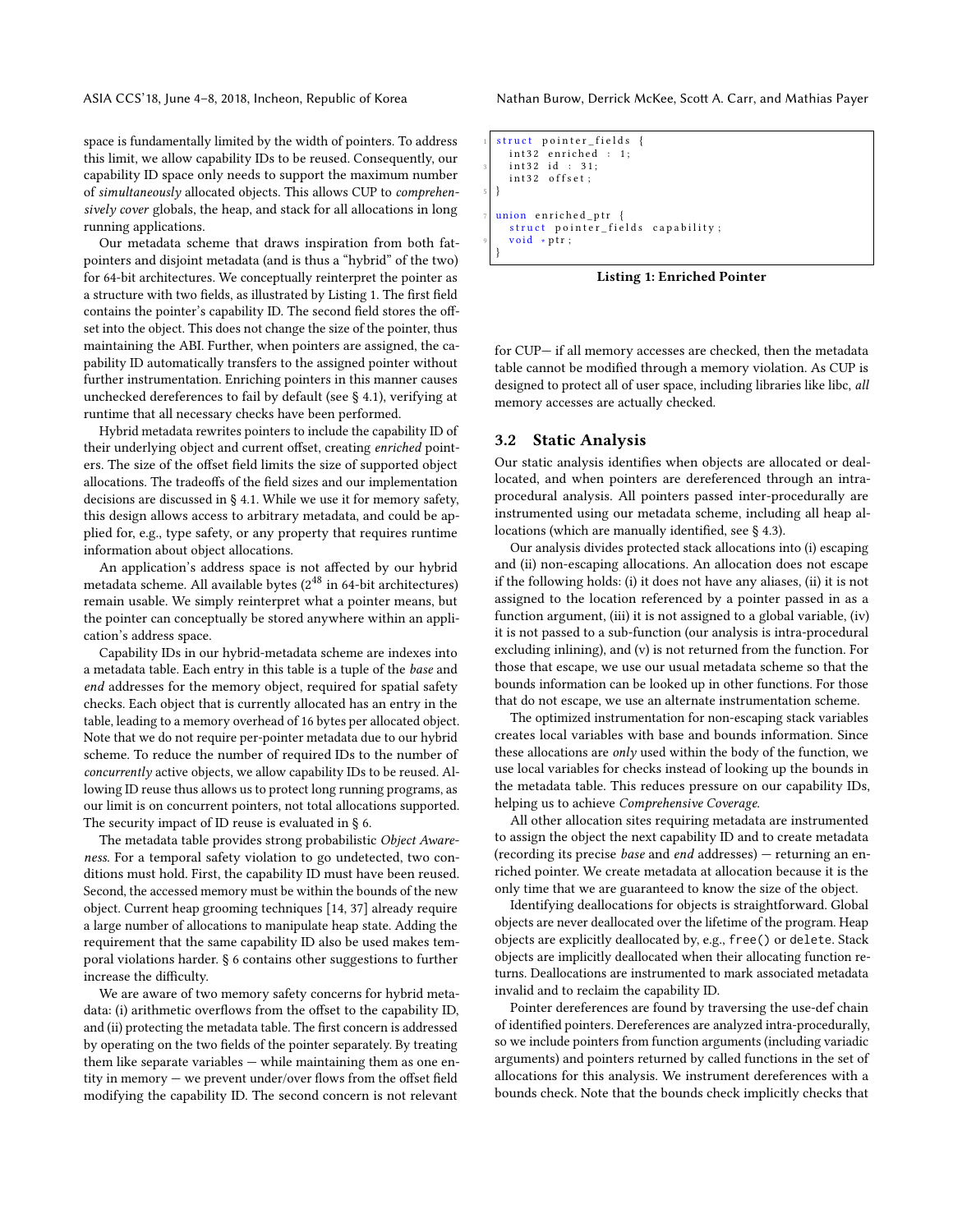CUP: Comprehensive User-Space Protection for C/C++ ASIA CCS'18, June 4–8, 2018, Incheon, Republic of Korea

the pointer's capability ID identifies the correct object. See [§ 3.3](#page-4-0) for a discussion of the safety guarantees.

CUP also inserts instrumentation to handle int to pointer casts. These are commonly inserted by LLVM during optimization, and have matching pointer to int casts in the same function. In this case, and any others where we can identify a matching pointer to int cast, we restore the original capability ID to the pointer. To date, we have not found a case where an int is cast to a pointer without a matching pointer to int cast.

#### <span id="page-4-0"></span>3.3 Memory Safety Guarantees

We discuss how CUP guarantees spatial memory safety and probabilistically provides temporal safety. We assume that all code is instrumented and capability IDs are protected against arithmetic overflow (as proposed).

For code that we instrument, we keep a capability ID (and thus metadata) for every memory object that can be accessed via a pointer. This subset is sufficient to enforce spatial memory safety. Objects that are not accessed via pointers are guaranteed to be safe by the compiler (if you are reading an int, it will always emit instructions to read the correct 4 bytes from memory).

Pointers can be used to read or write arbitrary memory. Further, the address that they reference is often determined dynamically. Thus, pointers require dynamic checks at runtime for memory safety guarantees. As defined in [§ 2,](#page-1-0) memory objects define capabilities for pointers. These capabilities include the size and validity of the object. We only create capabilities when objects are allocated at runtime. Objects can change size due to, e.g., realloc() calls, in which case we update our metadata appropriately by changing base and end to the new values [\(§ 4.2.2\)](#page-6-1). Thus, we always have correct metadata for every object that has been created since the start of execution. The metadata for objects that have not been created yet is invalid by default.

Pointers can receive values in five ways. First, pointers can be directly assigned from the memory allocation, e.g., through a call to malloc(). We have instrumented all allocations to return instrumented pointers. Second, they can receive the address of an existing object, via the & operator. We treat this as a special case of object allocation and instrument it. Third, pointers can be assigned to the value of another pointer. As all existing pointers have been instrumented under the first two scenarios, this case is covered as well. Fourth, pointers can be assigned the result of pointer arithmetic. This is handled naturally, with our separate loads preventing overflows into the capability ID.

The fifth scenario is a cast from an int to a pointer. This is exceedingly rare in well written user-space code. However, the compiler frequently inserts these operations in optimized code. As a result, we have to allow these operations. We assume that all ints casted to pointers were previously pointers, and thus instrumented.

Variadic arguments are also given a capability ID when passed to variadic functions. This ensures that variadic functions can only read the arguments explicitly given, and, since all pointers passed to functions are individually given their own capability ID, all writes (e.g., when %n is used in the format string given to printf) are equally protected.

So far we have established that all pointers are enriched with capabilities that accurately reflect the state of the underlying memory object. Memory safety violations occur when pointers are dereferenced [\[38\]](#page-11-3). We instrument every dereference to check the pointers capability and ensure that the dereference is valid. Because each pointer has a capability and each capability is up-to-date this ensures full memory safety.

A program is memory safe before any pointer dereference happens. We have shown that each type of pointer dereference is protected. Consequently, if our checks are correct, every pointer dereference is valid. Thus, showing memory safety for the program depends on showing that our checks are correct.

Spatial safety requires a simple bounds check. The correctness of this check depends only on the validity of the bounds used. We have shown that the capability ID associated with a pointer, and the metadata that ID references are always correct, which in turn implies that the spatial safety check is correct.

Temporal safety in our system requires that either: i) the capability ID has not been reused, or ii) the pointer not be in bounds for the new capability ID. CUP allows capability ID reuse, so our temporal guarantees depend on how difficult exploiting ID reuse is. To successfully reuse an ID, the attacker needs to dictate the location of the new object assigned to the ID that she wants to reuse. Randomized memory allocators such as DieHard [\[3,](#page-11-5) [32\]](#page-11-6) make controlling the memory location of a particular allocation extremely difficult. Randomizing ID reuse adds another independent variable for an attacker to control. As an example, with 20 bits of entropy from the allocator and 10 bits of entropy from randomized IDs, a total of  $2^{30}$  allocations would be required to defeat our temporal protection.

## <span id="page-4-1"></span>4 IMPLEMENTATION

We implemented CUP on top of LLVM version 4.0.0-rc1. Our compiler pass is ≈2,500 LoC (lines of code), the runtime is another ≈300 LoC for ≈2,800 LoC total. The line count excludes modifications to our libc, which required only light annotations [\(§ 4.3\)](#page-7-0). Our pass runs after all optimizations, so that our instrumentation does not prevent compiler optimizations. This also reduces the total amount of memory locations that must be protected, reducing capability ID pressure.

Here we discuss the technical details of how we implemented CUP in accordance with our design [\(§ 3\)](#page-2-0). We first discuss how our hybrid metadata scheme is implemented. Next we present how we find the sets of allocations and dereferences required by our design. With the metadata implementation in mind, we then show how we instrument allocations and dereferences. With these details established, we discuss the modifications required to libc for it to work with CUP.

### <span id="page-4-2"></span>4.1 Metadata Implementation

Our metadata scheme consists of four elements: (i) a table of information, (ii) a bookkeeping entry for the next entry to use in that table, (iii) a free list (encoded in the table) that enables us to reuse entries in the table, and (iv) how to divide the 64 bits in a pointer between the capability ID and offset in our enriched pointers [\(§ 3.1\)](#page-2-3). Our metadata table is maintained as a global pointer to a mmap'd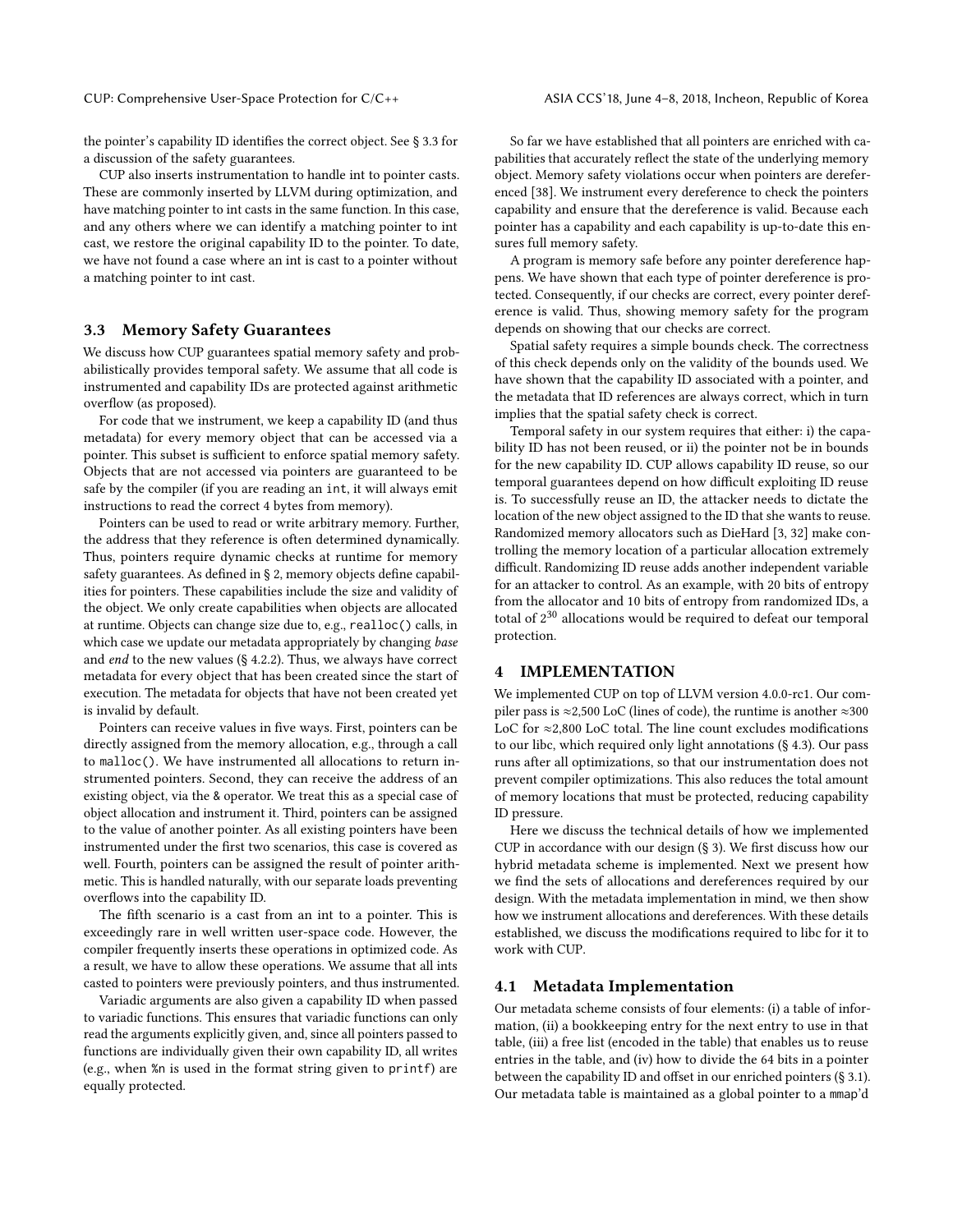```
uint 32 next entry = 1;
 2
   // This is done inline, functions are illustrative
   void * on\_allocation(\text{size\_t } base, \text{ size\_t } end) \{size_t offset = table [next_entry]. base;
         table[next].base = base;
         table[next_entropy].end = end;uint \ 32 \ ret = 0 x 8 0 0 0 0 0 0 0 \ & \text{next entry};next\_entry = next\_entry + offset + 1;10 return (void \star) (ret << 32);
   }
12 void on _deallocation (int id) {
\begin{array}{rcl} \text{table} & \text{table} & \text{if} \text{} \text{table} & \text{if} \text{table} \\ & \text{table} & \text{right} & \text{end} & = \text{0}; \end{array}next\_entry = id;16 }
```
Listing 2: Free List

region of memory. Similarly, the next entry in that table is a global variable known as next\_entry.

By mmap'ing our metadata table, we allow the kernel to lazily allocate pages, limiting our effective memory overhead. Further, our ID reuse scheme reduces fragmentation of our metadata since it will always reuse a capability ID before allocating a new one. This also helps improve the locality of our metadata lookups, reducing cache pressure. Alternative reuse schemes with better temporal security are discussed in [§ 6.](#page-9-0)

To implement our capability ID reuse scheme, we update next\_entry using our free list. The first entry in our metadata table is reserved  $(S$  4.2.2), so next\_entry is initially one. The free list is encoded in the base fields of each free entry in the table. These are all initialized to zero. When an entry is free'd, the base field is set to the offset to the next available table entry. When we add a metadata entry, next\_entry is incremented, and the offset is added. When an object is deallocated, we have to update the base field for its corresponding capability ID (ID) to maintain the free list correctly. This requires calculating the offset to the next free entry. C code illustrating these operations is in [Listing 2.](#page-5-0)

The final implementation decision for our metadata scheme is how to divide the 64 bits of the pointer between the capability ID and offset. We use the high order 32 bits to store our enriched flag and capability ID [\(Listing 1\)](#page-3-1). This leaves the low order 32 bits for the offset. Limiting the offset to 32 bits does limit individual object size to 4GB under our current design (with up to  $2^{31}$  such allocations). However, hardware naturally supports 32-bit manipulations, improving the performance of our implementation. Further, having a 31-bit capability ID space is crucial for protecting the entire application [\(§ 2.1\)](#page-2-1). The enriched bit plays two roles. First, it causes all dereferences of enriched pointers to fail. Consequently, the fact that a program runs guarantees that all pointer dereferences were correctly checked. Second, it enables us to support compatibility with unprotected code, by allowing the correct dereference of unenriched pointers by means of a mask that voids our pointer reconstruction. Unprotected code is not supported by default, however the mechanics are described here, and the implications of enabling unprotected code are discussed in [§ 6.](#page-9-0)

Note that no matter how a 64-bit pointer is divided, no limits are placed on the application address space. The entire base pointer is stored in the metadata, and so the offset can reach any part

ASIA CCS'18, June 4–8, 2018, Incheon, Republic of Korea Nathan Burow, Derrick McKee, Scott A. Carr, and Mathias Payer

```
struct Metadata{
       size t base:
       size t end;
4 }
  struct Metadata ∗table ·
  1/ This is done in line. functions are illustrative
  static inline size_t check_bounds(size_t base, size_t end
          size_t check) {
       1/ High order bit is 0 if check passes, 1 otherwise
       size_t valid = (check - base) | (end - (check + size)
       ) ;
       valid = valid & 0 x 8000000000000000;return valid;
  \mathcal{E}static inline void * check (void * ptr, uint_32 size) {
       size_t tmp = (size_t) ptr;
       // Mask Supports compatibility mode, otherwise omitted
       size_t mask = ptr >> 63;
       uint_32 id = (tmp >> 32) & 0x7fffffff;
       id = id & \text{mask};size_t base = table [id ]. base;
       size_t end = table [id ]. end;
       size_t check = base + (uint_32)ptr;
       return (void *) (check_bounds) (base, end, check) &
       check);
_{26}\bigg|\,\begin{array}{c} 3 \ y \text{oid set(int *x, int val)}\end{array}\bigg\{// Size of 4 inferred by compiler for int type*(check(x, 4)) = val;}
  // example of dereferencing an escaping and a local stack
       a r r a y
  int main (void) {
       int escapes [5];
       \text{escapes} = \text{on} allocation (escapes, escapes+5*4);
       s et ( e s c a p e s [2], 10);
       int local [5];
       size t local base = local;
       size_t local end = local +5 * 4;
       ∗ (local & check_bounds (local_base, local_end, local+2
       \star 4) ) = 10;
40
       on deallocation ( escapes ) :
42 }
```
Listing 3: Instrumentation Example

of the address space. The only limit is the size of an individual object, which is restricted by the space available for the offset in the enriched pointer.

With a minimal allocation size of 8 bytes, a 31-bit ID allows for at least 16 GB of allocated memory. In practice, much more memory can be allocated as objects are usually larger than 8 bytes. When fully allocated, our metadata table uses 2GB \* sizeof(struct Metadata), see [Listing 3.](#page-5-1) Note that CUP only allocates pages for ID's that are actually used.

## 4.2 Compiler Pass

Our LLVM compiler pass operates in two phases: (i) analysis, and (ii) instrumentation. As per our design, the analysis phase first determines a set of code points that require us to add code to perform our runtime checks, and the instrumentation phases adds these checks. These checks have been optimized to let the hardware detect bounds violations rather than doing comparisons in software. [Listing 3](#page-5-1) has a running example for stack objects.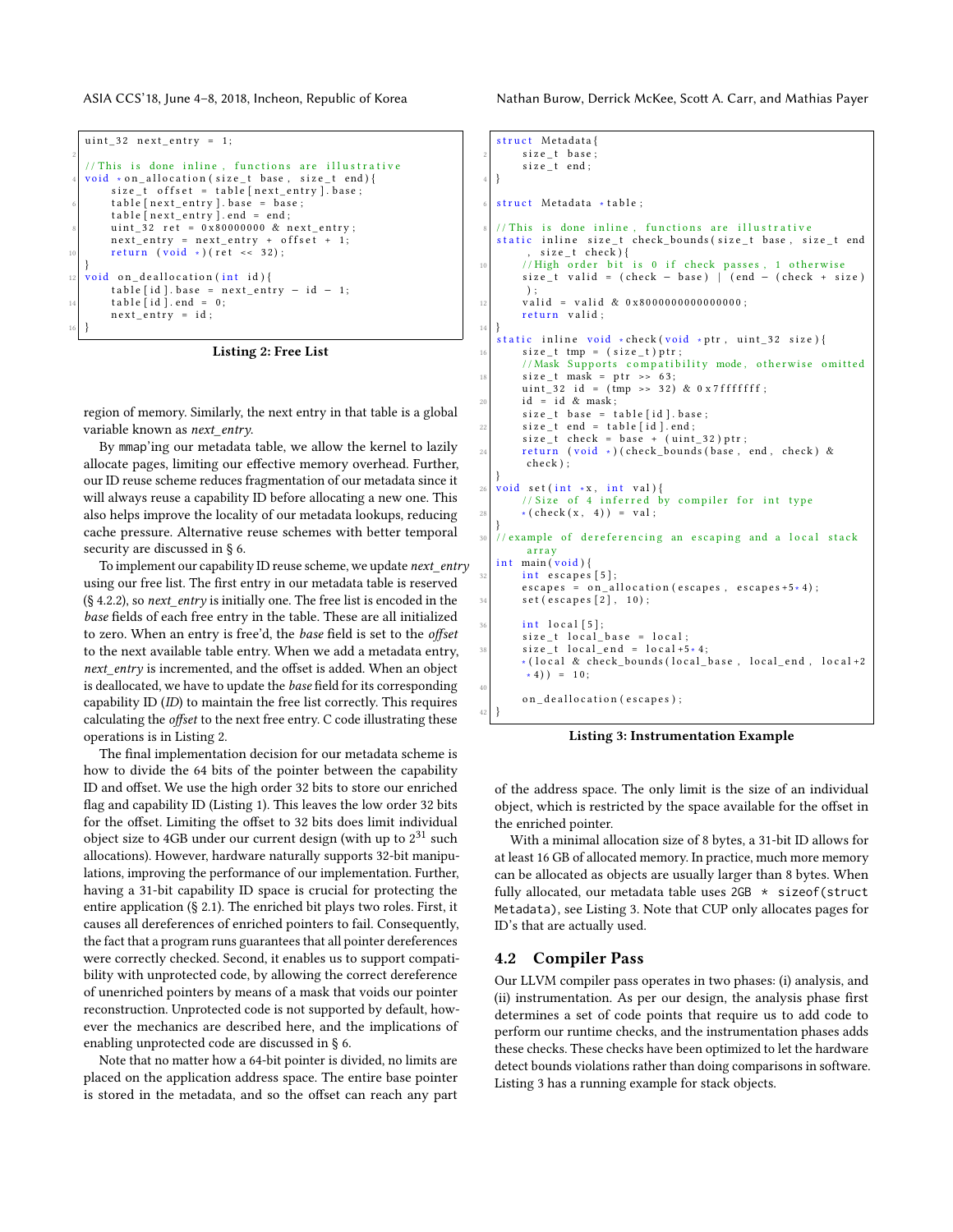CUP: Comprehensive User-Space Protection for C/C++ ASIA CCS'18, June 4–8, 2018, Incheon, Republic of Korea

4.2.1 Analysis Implementation. The first task of our pass is to find the set of object allocations that we must protect to guarantee spatial safety [§ 3.](#page-2-0) Heap-based allocations via malloc are found by our instrumented musl libc (see [§ 4.3\)](#page-7-0). Stack-based allocations are found by examining alloca instructions in the LLVM Intermediate Representation (IR). These are used to allocate all stack local variables. We only target allocations which can be indirectly accessed via, e.g., pointers. In practice, this means that we need to protect arrays and address-taken variables on the stack, all others are accessed via fixed offsets from the frame pointer. Arrays are trivially found by checking the type of alloca instruction as LLVM's type system for their IR includes arrays. LLVM's IR has no notion of the & operator. However, clang (the  $C/C++$  front end) inserts markers  $-11$  vm. lifetime. start  $-$  which we use to identify stack allocations that have their address taken.

CUP also protects global variables. We only need to protect global arrays (non-pointer globals are inherently memory safe). Global arrays present a challenge for our instrumentation scheme. CUP relies on changing pointer values. Unfortunately in C/C++ it is illegal to assign to a global array once it has been allocated. This means that we cannot change the pointer's value. To address this challenge, we create a new global pointer to the first element in the array, and instrument that pointer. We then replace all uses of the global array with our new pointer that can be manipulated as described above. The new pointer must be initialized at runtime, once the address of the global array it replaces has been determined. To do this, we add a new global constructor that initializes our globals. The constructor is given priority such that it runs before any code that relies on our globals.

<span id="page-6-1"></span>4.2.2 Instrumentation. Our compiler is required to add two types of instrumentation to the code: (i) allocation, and (ii) dereference. Allocation instrumentation is responsible for assigning a capability ID to the resulting pointer, creating metadata for it, and returning the enriched pointer. A subcategory of allocation instrumentation is handling deallocations — where metadata must be invalidated and the free list updated. Dereference instrumentation is responsible for performing our bounds check, and returning a pointer that can be dereferenced. While our runtime library provides functions for the functionality described in this section (for use in manual annotations), all of our compiler added checks are done inline. [Listing 2](#page-5-0) and [Listing 3](#page-5-1) contain examples for these operations for stack based allocations.

Allocation Instrumentation. CUP requires us to rewrite the pointer for every allocation that we identify as potentially unsafe. Our rewritten or "enriched" pointer contains the assigned capability ID, has the enriched bit set, and the lower 32 bits (which encode the distance from the base pointer) are set to 0. All uses of the original pointer are then replaced with the new, instrumented pointer. At allocation time, we use the next\_entry global variable as the capability ID, and then update next\_entry as described in [§ 4.1.](#page-4-2) See the escapes variable in main() in [Listing 3.](#page-5-1)

Note that this creates a pointer which cannot be dereferenced on x86\_64, which requires that the high order 16 bits all be 1 (kernelspace) or 0 (user-space). As a result, any dereference without a check will cause a hardware fault. Consequently, for any program that runs correctly we can guarantee that all pointers to protected

allocations are checked on dereference. This is in contrast to other schemes [\[28\]](#page-11-10) that fail open, i.e., silently continue, when a check is missed, sacrificing precision. In LLVM-IR allocations that need protection are relatively easy to identify. However, only a subset of load and store instructions actually correspond to dereferences that need to be checked. By failing closed, we can aggressively limit the loads and stores that are checked, while still knowing that all dereferences are being checked at runtime.

When an object is deallocated, we insert code to update the free list in our metadata table as per [§ 4.1](#page-4-2) and [Listing 2.](#page-5-0) Further, we mark the end address 0 to invalidate the entry.

<span id="page-6-2"></span>Dereference Instrumentation. To dereference a pointer, two things need to be done. First, we need to recreate the unenriched pointer. Then, using the metadata from the enriched pointer's capability ID, we need to make sure that the unenriched pointer is in bounds.

To create the unenriched pointer, we first retrieve the high order bit (which indicates whether the pointer is enriched or not). When supporting unprotected code, we create a 64-bit mask with the value of this bit. We then extract the capability ID, and AND it with this mask. If the pointer was not enriched, this yields an ID of 0 and otherwise preserves the capability ID. This step is skipped by default, as we assume all code is protected. We then lookup the base pointer for the capability ID, and add the offset to it. See check in [Listing 3.](#page-5-1)

In the case where the pointer was not enriched, we lookup the reserved entry 0 in our metadata table. This entry has base and end values that reflect all of user-space (0 to 0x7ffffffffffff,). Thus, performing our unenrichment on an unenriched pointer has no effect, and our spatial check below simply sandboxes it in userspace.

Our spatial check performs the requisite lower and upper bounds check. Note, however, that on the upper bound we have to adjust for the number of bytes being read or written. This adjustment adds significantly to our improved precision against other mechanisms [\(§ 5.2\)](#page-8-0). To illustrate its importance consider the following. An int pointer is being dereferenced, meaning the last byte used is the pointer base + 4 bytes - 1, while for a char pointer, the last byte used is the pointer base + 1 byte - 1. [Equation 1](#page-6-3) shows our bounds check formula, the size of the pointer dereferenced is element\_size.

#### <span id="page-6-3"></span> $base \leq ptr + element\_size - 1 < base + length$  (1)

<span id="page-6-0"></span>Hardware Enforcement. The check in [Equation 1](#page-6-3) could naively be implemented with comparison instructions and a jump — resulting in additional overhead. We propose a novel way to leverage hardware to perform the check for us. We observe that the difference between the adjusted pointer and the base address should always be greater than or equal to 0. Similarly, the end address minus the adjusted pointer should always be greater than or equal to 0. Consequently, the high order bit in the differences should always be 0 (x86\_64 with two's complement arithmetic). We OR these two differences together, mask off the low order 63 bits, and then OR the result into the unenriched pointer. If it passed the check, this changes nothing. If it failed the check, it results in a invalid pointer, causing a segmentation fault when dereferenced. [Listing 3](#page-5-1) shows this optimized check in check\_bounds().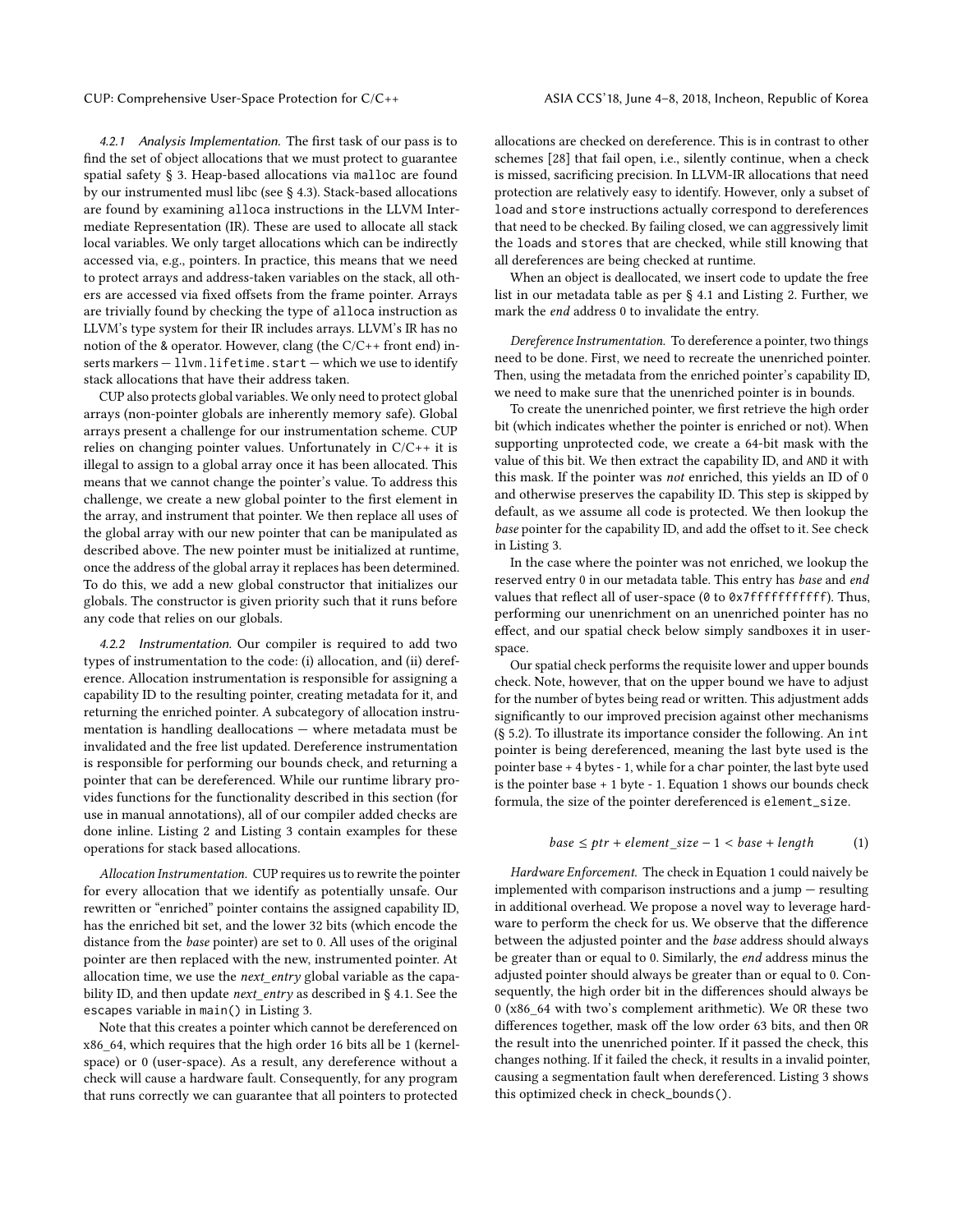ASIA CCS'18, June 4–8, 2018, Incheon, Republic of Korea Nathan Burow, Derrick McKee, Scott A. Carr, and Mathias Payer

## <span id="page-7-0"></span>4.3 LIBC

Libc is the foundation of nearly every C program and therefore linked with nearly every executable. Unfortunately, many of its most popular functions such as the str\* and mem\* functions are highly prone to memory safety errors. They make assumptions about program state (e.g., null terminated strings, buffer sizes) and rely on them without checking that they hold. Prior work [\[12,](#page-11-8) [28,](#page-11-10) [35\]](#page-11-7) assumes that libc is part of the trusted code base (TCB).

In contrast, CUP removes libc, including kernel invoking functions like malloc and free, from the TCB by instrumenting libc with our compiler. The majority of the instrumentation is automatic, with few exceptions such as the memory allocator, system calls, and functions implemented in assembly code. Dealing correctly with all of these cases demonstrates the CUP is robust enough to protect all of user space for real world code, and does not contain hidden design flaws that would prevent its adoption as a development tool. The most mature libc implementation that we are aware of that compiles with Clang-4.0.0-rc1 is musl [\[24\]](#page-11-19). Our instrumented musl libc is part of CUP.

4.3.1 Dynamic Memory Allocator. The dynamic memory allocator is responsible for requesting memory for the process from the kernel, and returning it. To do so efficiently, most allocators including musl — modify user requests. In particular, musl rounds up the number of bytes requested. Further, musl maintains metadata inline on the heap in the form of headers before each allocated segment. Consequently, the allocator's view of memory is different than that of the program.

To compensate for this difference, we manually instrumented musl's allocator. We ensure that pointers returned to the application are instrumented with the programmer specified length, not the rounded length. Doing so requires two annotations in malloc and free to adjust the pointer's capability to allow for the headers and rounded length when the pointer is used by the allocator. Doing so allows us to prevent vulnerabilities that rely on corrupting heap metadata [\[15\]](#page-11-12), while still removing the allocator from the trusted computing base by instrumenting its internals.

An interesting corner case is realloc(). By design it changes the end address. Additionally, it can change the base address if it was forced to move the allocation to find sufficient room. We manually intervene in both cases (one annotation per) to keep our metadata table up-to-date.

4.3.2 Kernel Boundary. User-space code interacts with the kernel through the system call API. For CUP to correctly protect all user-space code, this boundary must be handled so that pointers passed to the kernel are unenriched, and pointers returned from the kernel are enriched. Almost all system calls are made through libc. Consequently, to show that CUP correctly handles system calls, we instrument them in musl. System calls are made through a dedicated API containing inline assembly in musl. We initially instrumented this API to ensure that no enriched pointers are passed to the kernel. Unfortunately, this is insufficient as structs containing pointers are passed to the kernel. Consequently, we required more context than the narrow system call API provided. This forced us to find the actual system call sites and add one annotation per pointer contained in the struct to unenrich these pointers. When pointers

are returned from the kernel through, e.g., mmap or brk, they are annotated to instrument them with their known size. To avoid this (limited) manual annotation effort, future work could define the system call boundary in, e.g., a list that specifies function names, and the instrumentation to be added.

The same level of effort would be required for any boundary to uninstrumented code. As library boundaries are well defined, we consider this level of effort reasonable, particularly for developers, who have intimate knowledge of their code bases.

4.3.3 Assembly Functions. musl implements many of the mem\*, str\* functions in assembly for x86. As a result, clang is unaware of these functions as they are directly assembled and linked in. We therefore manually instrumented these functions. Our manual effort was approximately ten assembly instructions per function. These instructions call our runtime support library, while preserving register state after our intervention. Setting up these calls would be trivial for any developer writing inline assembly. Supporting them automatically would require a binary only tool, with a corresponding overall loss of precision. Consequently, CUP accepts this level of manual effort.

4.3.4 Other Libc Concerns. printf() can be used to modify memory via the %n format. Similarly, attackers commonly pass format strings that cause memory beyond the supplied arguments to be read, resulting in memory leaks that are used to bypass, e.g., ASLR. Both of these attacks rely on using pointer's outside of their assigned capability, and so are prevented by CUP.

Libc, and for C++ libc++, support non standard control flow via setjmp, longjmp, and exceptions. setjmp and longjmp are implemented in assembly, and rely on pointers. Consequently, we manually added instructions to call our runtime library to unenrich the pointers. This required the same level of effort as the other assembly function in libc. Exception handling relies on libc++, and in particular libunwind for stack unwinding. Recompiling these with CUP causes exceptions to be handled correctly.

4.3.5 Manual Annotation Effort. Any pointer passed to uninstrumented code must be unenriched, and similarly, any pointer returned from uninstrumented code should be enriched. The programming effort needed to perform these actions is one line of code for enrichment (on\_allocation) and one to two lines of code for unenrichment (check) for every pointer going to and returning from the uninstrumented code. Two lines of code are needed for unenrichment when the unprotected code can access more than one byte, e.g., read. In this case, the programmer must check that both the start of the buffer and the end of the buffer (as determined by the number of bytes the caller intends to access) are in bounds. As an example of the cumulative level of effort required, we manually modified 37 lines of code in musl, including the assembly functions discussed above. The annotations we added to libc places malloc and free in the TCB.

## 5 EVALUATION

We evaluate CUP along two axes. First, we show that its performance is competitive with existing sanitizers - and slightly better on benchmarks where both CUP and the existing tools run. Further, our performance is markedly better than other tools that provide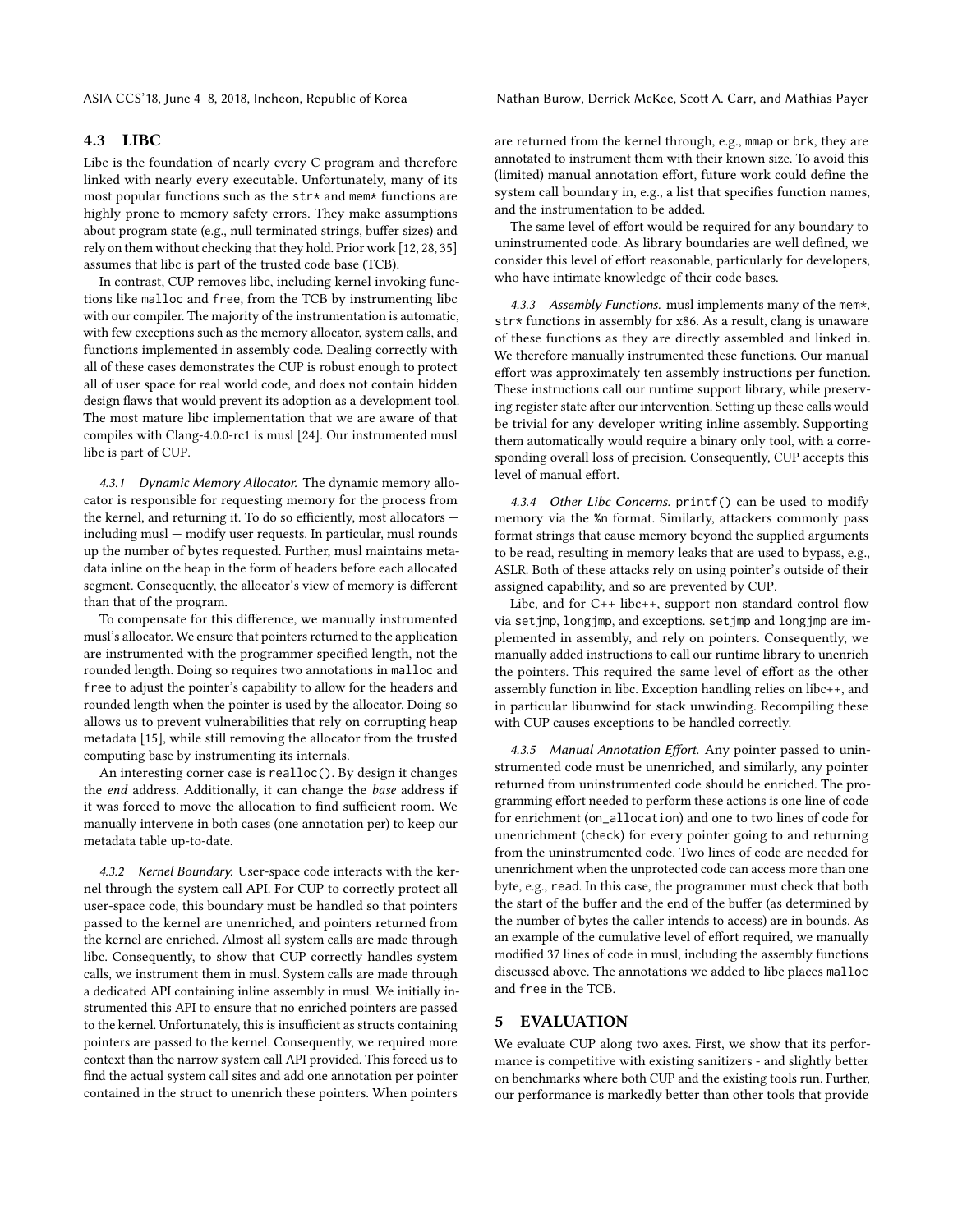<span id="page-8-2"></span>

Figure 1: Performance overhead as percentage normalized to baseline using musl. Benchmarks missing entries indicate the mechanism failed to run. Geometric means are calculated over benchmarks where the mechanism ran, and are not directly comparable.

both Precision and Object Awareness, given that CUP provides Comprehensive Coverage (we do more checks in the same amount of time). Second, we demonstrate our Exactness, showing that we have no false positives or false negatives on the NIST Juliet test suite. The robustness of CUP and its ability to cope with the full spectrum of corner cases found in real code is demonstrated by supporting libc, making CUP the first sanitizer to do so.

All experiments were run on Ubuntu 14.04 with a 3.40GHz Intel Core i7-6700 CPU and 16GB of memory. For SoftBound+CETS we used the latest version  $^1$  $^1$ . For AddressSanitizer [\[35\]](#page-11-7), we used the version based on LLVM-4.0.0-rc1.

## 5.1 Performance

Performance is an important requirement for any usable sanitizer. We evaluate the performance of CUP with musl. For comparison, we also measure the performance overhead of similar sanitizers, using glibc as the baseline. Musl has effectively the same performance as glibc on SPEC CPU2006, with minor variations on different test cases. ASan is the closest open source related work that is compatible with LLVM-4.0.0-rc1. SoftBound+CETS is open source, but relies on LLVM-3.4 and can only run a small subset of the SPEC CPU2006 benchmarks. Its performance results are reported here, but are not directly comparable. Low-Fat Pointers (developed concurrently with this work) was open sourced after the submission of this work.

[Figure 1](#page-8-2) summarizes the performance results for CUP. We have 158% overhead vs baseline, compared to 38% for ASan. Note that ASan only provides probabilistic safety, i.e., if a pointer is incremented past guard zones then violations are not detected compared to CUP which catches all spatial memory safety violations by tracking the validity and bounds of pointers. The geometric means in the figure are not directly comparable, as they are calculated over different sets of benchmarks (those where the mechanism actually ran). On benchmarks where both run, CUP has half the overhead

CUP: Comprehensive User-Space Protection for C/C++ ASIA CCS'18, June 4–8, 2018, Incheon, Republic of Korea

<span id="page-8-4"></span>

|                    | False Neg. | False Pos. |
|--------------------|------------|------------|
| CUP.               | $0(0\%)$   | $0(0\%)$   |
| SoftBound+CETS     | 1032 (25%) | 12 (0.3%)  |
| AddressSanitizer   | 315 (8%)   | $0(0\%)$   |
| <b>Total Tests</b> | 4038       |            |

Table 2: Juliet Suite Results.

of SoftBound+CETS's (126% vs. 245%). Further, compared to these existing tools, we offer stronger, more precise coverage, while being able to run more SPEC CPU2006 benchmarks. Note that both ASan and SoftBound+CETS do not instrument the libc standard library. As we show in [§ 5.2,](#page-8-0) CUP has 10x the coverage of SoftBound+CETS, for less overhead. Low-Fat Pointers [\[12\]](#page-11-8) reports 16% to 62% overhead depending on their optimization level. They achieve this by using clever alignment tricks to avoid metadata look ups. While resulting in low performance overhead, this approach has two limitations: (i) they round allocations up to the nearest power of two, losing precision for bounds checks, and (ii) their design cannot support temporal checks which require metadata.

#### <span id="page-8-0"></span>5.2 Juliet Suite

NIST maintains the Juliet test suite, a large collection of C source code that demonstrates common programming practices that lead to memory vulnerabilities, organized by Common Weakness Enumeration (CWE) numbers [\[19\]](#page-11-20). Every example comes with two versions: one that exhibits the bug and one that is patched. We ex-tracted the subset of tests for heap and stack buffers<sup>[2](#page-8-3)</sup>. We compiled all sources with our pass, as well as with SoftBound+CETS and with ASan. Every patched test should execute normally. If a memory protection mechanism prematurely kills a patched test, we call it a false positive. Conversely, every buggy test should be stopped by the memory safety mechanism. All three memory protection mechanisms kill the process in case of a memory violation. If the process is not killed, we count it as false negative.

We found four architecture dependent bugs in the Juliet test suite. These tests attempt to allocate memory for a structure containing exactly two ints. However, erroneously, the examples use the size of a pointer to the two int structure when allocating memory. (e.g., malloc(sizeof(TwoIntStruct\*))). On architectures which do not define pointers as twice the size of ints (including 32-bit x86), such a mistake would lead to a memory violation when reading or writing the second int. On the x86\_64 architecture, though, the size of a pointer and the size of the two int structure are the same. These test cases show a type violation and not a memory safety violation for x86\_64. Thus, while semantically incorrect, no true memory violation occurs.

[Table 2](#page-8-4) summarizes the results. Out of 4,038 tests that should not fail, we incur no false positives. ASan and SoftBound+CETS show a 0% and 0.3% respectively. We produce no false negatives, while ASan produces an 8% false negative rate, and SoftBound+CETS has a 25% false negative rate.

<span id="page-8-1"></span> $^{\rm 1}$ <https://github.com/santoshn/softboundcets-34/9a9c09f04e16f2d1ef3a906fd138a7b89df44996>

<span id="page-8-3"></span><sup>&</sup>lt;sup>2</sup>The tests that match the following regular expression: CWE(121|122)+((?!socket).)\*(\.c)\$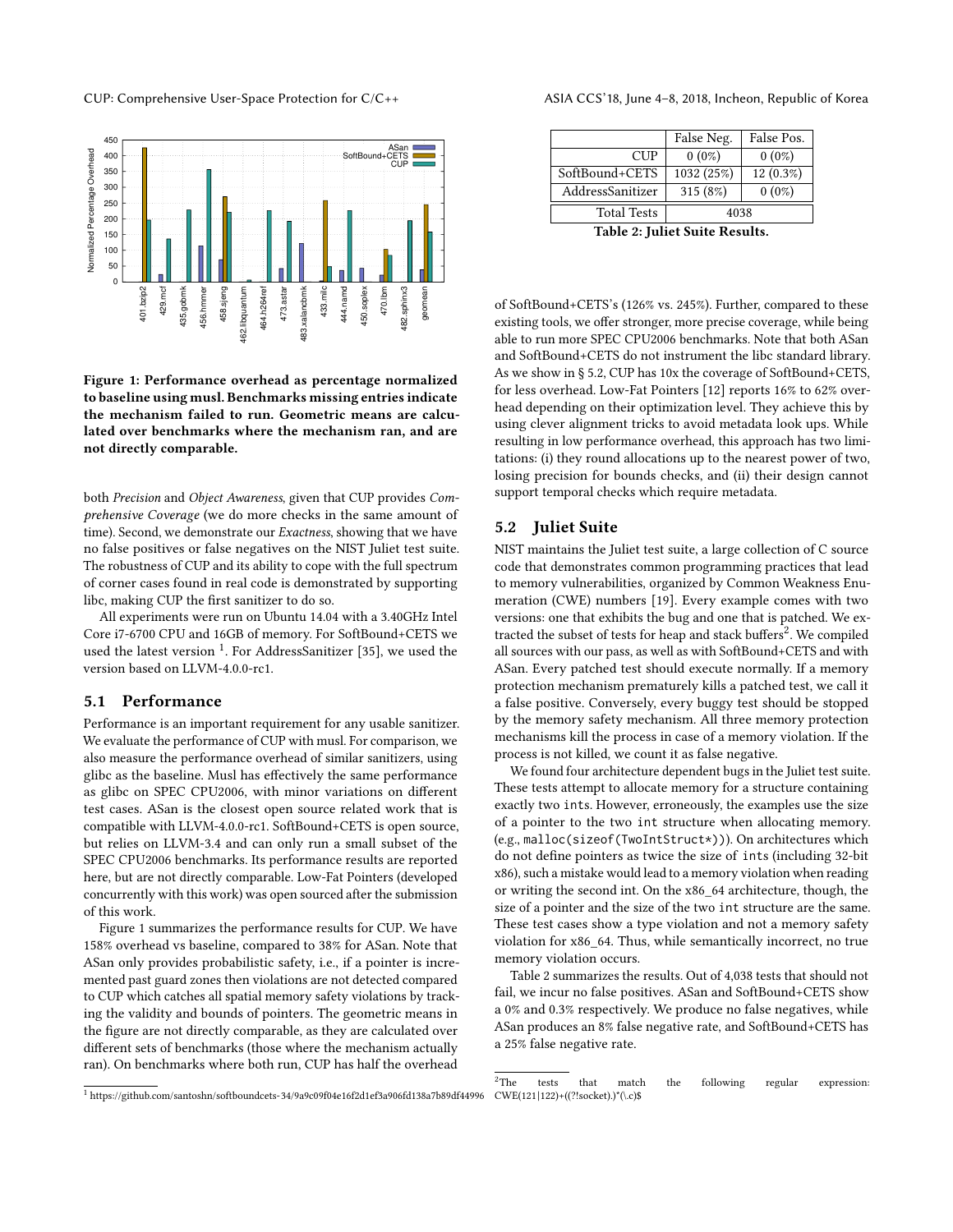```
int main () {
            int pos = 0;
 \begin{array}{cc} \text{char data = 0;}\\ \text{scanf}(\sqrt[m]{d}\sqrt[m]{s} & \text{&} \text{.} \end{array}chai succ<br>
scanf ("%d", &pos);<br>
char buff2 [10] = "abc";
            char buff[10];
 while (pos < 10 && data != '\n') {<br>scanf ("%c", &data);
                    buff[pos] = data;print f(' %d\n", pos);
                    pos + +;
12 }
     }
```
Listing 4: Example of code ASan fails to protect

Most of the false positives that SoftBound+CETS registers comes from variations in how the alloca() function call is handled. alloca() is compiler dependent [\[21\]](#page-11-21). The failing examples use alloca which is wrapped around a static function. SoftBound+CETS uses clang 3.4 as the underlying compiler, and CUP uses clang 4.0. Consequently, SoftBound+CETS handles the examples differently, and sees the memory from alloca as invalid, while CUP does not. However, there were four false positives that involve memcpy, which SoftBound+CETS claims to handle. An implementation bug is likely the cause of these failing tests, as the Juliet tests cover a wide spectrum of corner cases. While SoftBound+CETS theoretically has no false positives, this issue highlights the importance of implementation.

ASan and SoftBound+CETS higher false negative rate results from their incomplete coverage. In particular, many of the Juliet examples involve calling libc functions to copy strings and buffers (e.g., strcpy and memcpy). Neither ASan nor SoftBound+CETS are able to protect against unsafe libc calls. Our instrumentation of libc [\(§ 4.3\)](#page-7-0) allows us to properly detect memory violations in these calls. Further, our adjustment for read / write size [\(§ 4.2.2\)](#page-6-2) allows us to catch additional memory safety violations.

Given its support for separate compilation, and its theoretical soundness, SoftBound+CETS should be able to properly protect libc. However, as shown in [§ 2.1,](#page-2-1) supporting all data across the entirety of user space significantly stresses the design of memory safety mechanisms. Our annotations in libc [§ 4.3](#page-7-0) allow us to protect all of user space. SoftBound+CETS has yet to prove that it can do so.

[Listing 4](#page-9-1) provides a representative Juliet test that CUP properly handles, and which ASan handles incorrectly<sup>[3](#page-9-2)</sup>. The code allocates two 10 byte buffers on the stack, reads input from the user, and starts writing user input to one of the buffers. ASan protects the stack by surrounding stack objects with poison zones. However, depending on the value of of pos, an integer overflow bug allows an attacker to skip over the poison zone, and to write to an address higher in the stack. CUP enforces strict boundaries on a per-object basis, so the write at line 9 would be blocked.

#### <span id="page-9-0"></span>6 DISCUSSION

We discuss several design aspects of CUP, how we handle specific corner cases, potential for optimization, and further extensions.

ASIA CCS'18, June 4–8, 2018, Incheon, Republic of Korea Nathan Burow, Derrick McKee, Scott A. Carr, and Mathias Payer

Reducing instrumentation. Prior work on reducing the amount of required runtime checks has focused on type systems. CCured [\[30\]](#page-11-22) infers three types of pointers: safe, sequential, and wild. Safe pointers are statically proven to stay in bounds. Sequential pointers are only incremented (or decremented)  $-$  e.g., iterating over an array in a loop. All remaining pointers are classified as wild. Leveraging CCured-style type systems to further optimize memory safety solutions is left as an open problem.

Optimization through LTO. CUP does not depend on Link Time Optimization (LTO). However, LTO makes it possible to inline functions across source files, and generally flattens code. Inlining would increase the effectiveness of our stack optimization and further reduce the amount of instrumented stack variables, reducing the number of IDs that a program consumes. Reducing the IDs a program uses reduces the overhead for ID management and resources used by CUP.

Arithmetic overflow. Our hybrid metadata scheme stores the capability ID as part of the pointer. Pointer arithmetic can potentially modify the ID, allowing an adversary to chose the metadata the pointer is checked against. To prevent this attack vector, the upper and lower 32 bits of the pointer are loaded separately. The compiler enforces that any arithmetic operations only happen on the lower 32 bits, which contain the pointer's offset. This protects our capability ID from manipulation by an adversary.

Stronger temporal protection. As discussed in [§ 3.1,](#page-2-3) it is possible (albeit difficult) for an attacker to perform a temporal attack on software instrumented with CUP. If CUP were deployed as an active defense, the difficulty of a successful temporal attack could be increased by utilizing a randomized memory allocator like DieHard [\[3\]](#page-11-5) or DieHarder [\[32\]](#page-11-6). Such allocators randomize heap allocations, making heap grooming [\[14,](#page-11-17) [37\]](#page-11-18) much more difficult. Beyond getting the addresses to line up, the increased number of required allocations makes matching the capability IDs even harder. This renders a successful use-after-free attack highly unlikely, with minimal additional overhead. Additionally, a "lock and key" scheme [\[29\]](#page-11-11) can be added to our metadata. Alternatively, our metadata can be extended to include a DangNull [\[20\]](#page-11-9)-style approach that records how many references are still pointing to an object and either explicitly invalidating those references or waiting until the last reference has been overwritten before reusing IDs.

Third-Party Code. CUP supports linking with uninstrumented libraries. Enriched pointers are the same size as regular pointers, maintaining the ABI. Dereferencing enriched pointers in uninstrumented code results, by design, in a segmentation fault. A segmentation fault handler can, on demand, dereference individual pointers. As the memory allocator is instrumented, memory allocations in uninstrumented code will return enriched pointers. Stack allocations on the other hand will not be protected in uninstrumented code. While this option allows compatibility, it clearly results in high performance overhead. An alternate solution is to manually annotate pointers passed to uninstrumented code (one annotation per pointer) and sacrifice protection, while gaining performance. This solution, however, exposes our metadata table to corruption from uninstrumented code. All memory safety solutions share this

<span id="page-9-2"></span> $^3$  Adapted from https://github.com/ewimberley/  $\,$ 

AdvancedMemoryChallenges/blob/master/4.cpp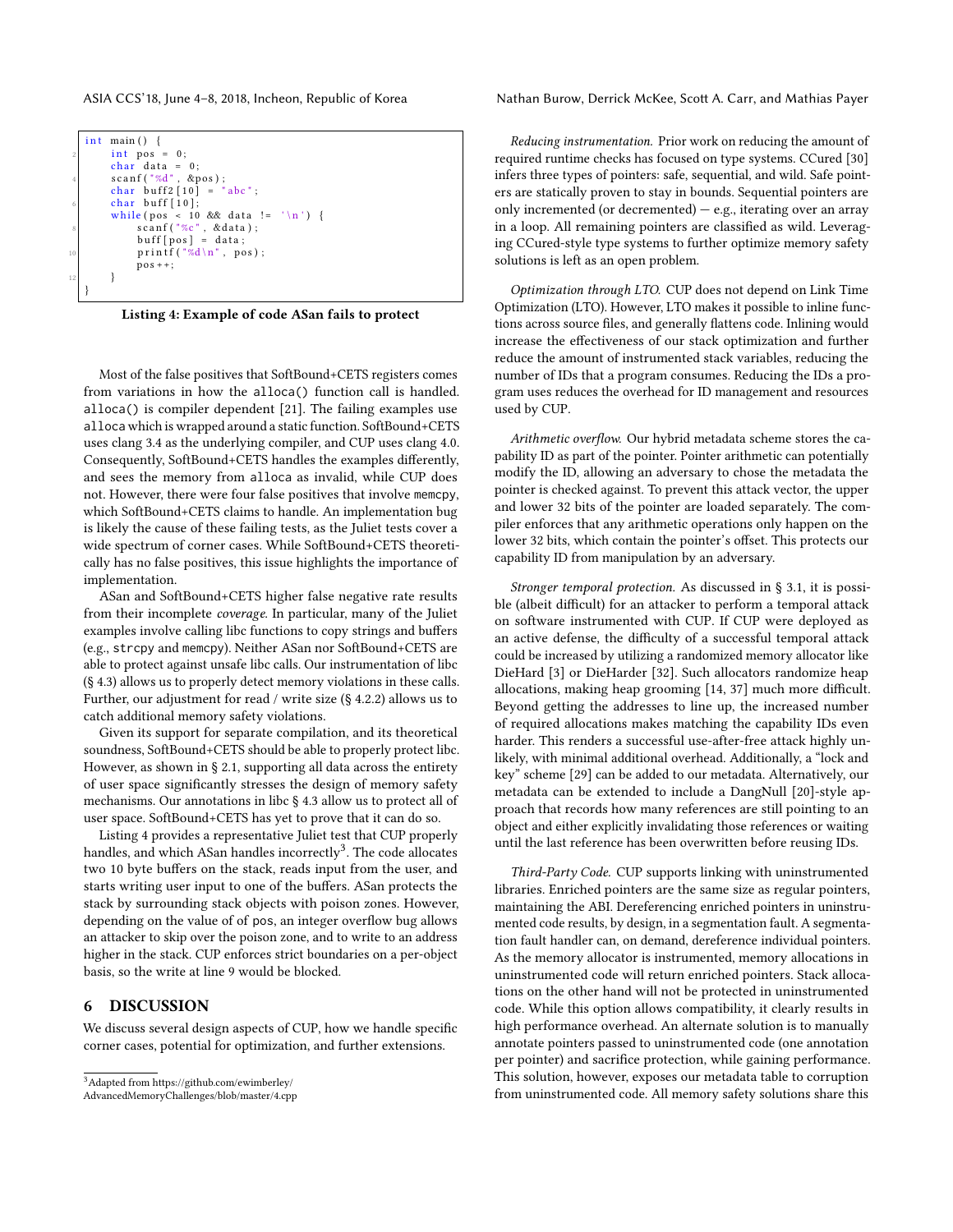vulnerability to unprotected code. CUP alleviates this situation by recompiling all user-space code, including the libc.

Memory errors in unprotected code. While it is possible to use CUP with unprotected code, we cannot guarantee the safety of applications that use unprotected code. Any memory violation in unprotected code can lead to unsafe modifications to user-space applications. Since CUP has no knowledge of the behavior of unprotected code, it is up to the programmer to ensure that all relevant buffers are properly checked before they are used. In our instrumentation of musl, we have already done this (see [§ 4.3\)](#page-7-0) for kernel system calls.

Assembly code. CUP automatically instruments all code written in high level languages; our analysis pass runs on LLVM IR. Our analysis does not (and cannot) instrument inline assembly and assembly files due to missing type information. We rely on the programmer to either instrument the assembly code accordingly or to fall back on supporting uninstrumented code as mentioned above.

Multithreading. CUP does not protect against inter-thread races of updates to metadata (e.g., one thread frees an object while the other thread is dereferencing a pointer). We leave the design of a low-overhead metadata locking scheme as future work. Note that this limitation is shared with other sanitizers.

Code Pointers. A substantial research effort has gone into protecting code pointers [\[1\]](#page-11-23). CUP does not need to directly protect code pointers, including function pointers, C++ virtual table pointers, and C++ virtual tables. Function pointers cannot be used to read or write memory themselves. Further, by enforcing memory safety, CUP guarantees that they point to the correct targets.

## <span id="page-10-0"></span>7 RELATED WORK

Precision is required to enforce spatial memory safety (bounds checks). There is a class of memory safety solutions that only approximately enforce this property [\[2,](#page-11-16) [12,](#page-11-8) [35\]](#page-11-7). These solutions make use of techniques such as poisoned zones — detecting spatial violations within limits, or rounding allocation size — which causes the executed program to differ from the programmers intent, and results in challenges when trying to handle intra-array and intrastruct checks. By changing the memory layout and not enforcing exact bounds, these solutions are not faithful to the programmer's intent. SoftBound [\[28\]](#page-11-10) is the existing solution which best satisfies this requirement, while lacking comprehensive coverage (see below).

Object-based memory checking [\[8,](#page-11-24) [10,](#page-11-25) [13\]](#page-11-26) keeps track of metadata on a per-object basis. Since the meta-data is associated on a per object level, every pointer to the object shares the same metadata. If a pointer is incremented, it may suddenly point to another valid object and therefore be (illegally) assigned to that object. Object layout in memory is generally left unchanged, which increases ABI compatibility. However, pointer casts and pointers to subfield struct members are unhandled [\[27\]](#page-11-27). SAFECode [\[11\]](#page-11-28) is an example for efficient object-based memory checking.

Recently, Intel has started to add memory safety extensions, called Intel MPX, to their processors, starting with the Skylake

architecture [\[17\]](#page-11-29). These extensions add additional registers to store bounds information at runtime. While effective at detecting spatial memory violations, MPX is incapable of detecting temporal violations [\[33\]](#page-11-30), and typecasts to integers are not protected. In addition, current implementations of MPX incur a large memory penalty of up to 4 times normal usage [\[23\]](#page-11-31). Other ISA extensions include Watchdog [\[26\]](#page-11-32), WatchdogLite [\[25\]](#page-11-33), HardBound [\[9\]](#page-11-34), and Chuang et al. [\[7\]](#page-11-35). As a software only solution, CUP does not require extra hardware or ISA extensions.

Object Awareness is required to prevent temporal memory safety violations (lifetime errors). This property requires remembering for every pointer whether the object to which it is assigned is still allocated. AddressSanitizer [\[35\]](#page-11-7) and Low-Fat Pointers [\[12\]](#page-11-8) make no attempt to do this (and their metadata does not support this property), while SoftBound+CETS [\[29\]](#page-11-11) enforces this property. Address-Sanitizer and Low-Fat Pointers do not maintain metadata either per object or per pointer. Object Awareness requires either per object or per pointer metadata. Consequently, they fundamentally cannot enforce temporal safety because their (current) metadata cannot be object aware. CUP's contributions on top of SoftBound+CETS lie primarily in Comprehensive Coverage.

Temporal only detectors include DangNull [\[20\]](#page-11-9) and Undangle [\[6\]](#page-11-36) from Microsoft. DangNull automatically nullifies all pointers to an object when it is freed. Undangle uses an early detection technique to identify unsafe pointers when they are created, instead of being used. CUP only provides a probabilistic temporal defense, however, DangNull and Undangle lack any spatial protection. Other probabilistic approaches [\[3,](#page-11-5) [32\]](#page-11-6) change the memory allocator to reduce the frequency with which memory is reallocated.

Comprehensive Coverage is required to fully protect the program. As shown in [§ 2.1](#page-2-1) stack objects are the overwhelming majority of allocations, and to this day a significant portion of memory safety Common Vulnerabilities and Exposures (CVE) are stack related. Our evaluation of SoftBound+CETS [\(§ 5.2\)](#page-8-0) shows that it has poor coverage — missing many stack vulnerabilities. AddressSanitizer and Low-Fat Pointers do better. AddressSanitizer protects the stack through the use of poisoned zones, and, as illustrated in [§ 5.2](#page-8-0) cannot handle all invalid stack memory accesses. Additionally, neither of them supports compiling libc — leaving the window open for vulnerabilities such as GHOST [\[22\]](#page-11-1). Tripwires [\[31,](#page-11-37) [34,](#page-11-38) [41,](#page-11-39) [44\]](#page-11-40) are a way to detect some spatial and temporal memory errors [\[35,](#page-11-7) [42\]](#page-11-41). Tripwires place a region of invalid memory around objects to avoid small stride overflows and underflows. Temporal violations are caught by registering memory freed as invalid, until reclaimed. Tripwires, however, miss long stride memory errors, and thus cannot be said to be completely secure.

The state-of-the-art C/C++ pointer-based memory safety scheme is SoftBound+CETS [\[27\]](#page-11-27). Other pointer-based schemes include CCured [\[30\]](#page-11-22) and Cyclone [\[18\]](#page-11-42). CCured uses a fat pointer to store metadata, as well as programmer annotations for indicating safe casts. Unfortunately, fat pointers break the ABI, and programmer annotations can significantly increase developer time. Even with annotations, CCured fails to handle structure changes. Cyclone also uses a fat pointer scheme, but does not guarantee full memory safety.